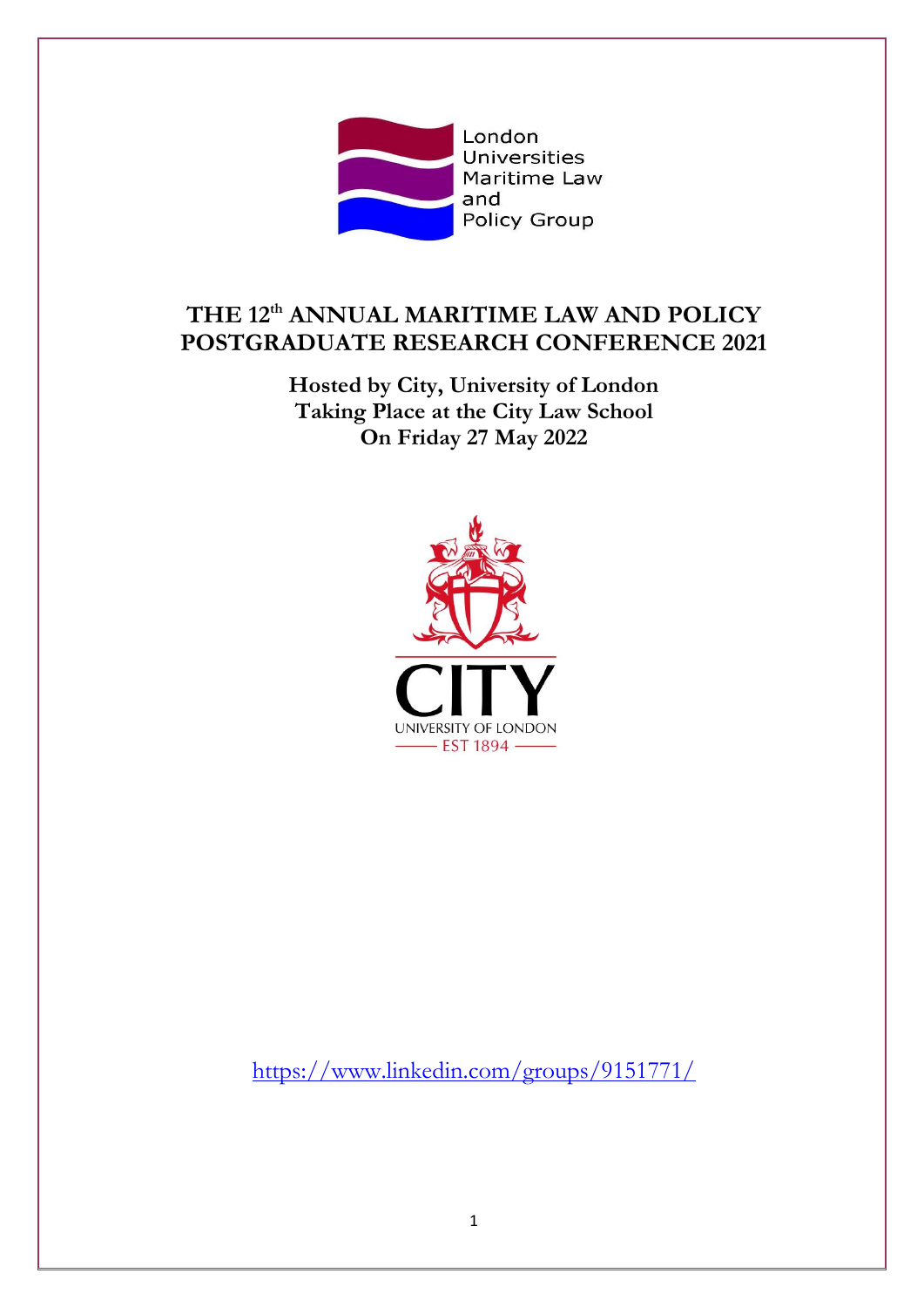#### **THE 12th ANNUAL MARITIME LAW AND POLICY POSTGRADUATE RESEARCH CONFERENCE 2022**

#### **27 MAY 2022**

#### **PROGRAMME**

- 08:45 **Registration and Tea/Coffee, The Law Lecture Theatre Foyer, The Law School Building, City University of London, Sebastian Street**
- 09:15 **Order of Programme, Raphael Esu, City, University of London, UK Welcome Address, Professor Jason Chuah, City, University of London, UK**

 **Session One – Technological Matters Part 1 Chair: Dr Simone Lamont-Black, University of Edinburgh, UK**

- 09:30 *Is it enough to enact the MLETR for solving the legal infrastructure problem of blockchain and/or electronic bills of lading?* (Alperen Furkan Tas, Northumbria University, UK)
- 09:45 *"Possessable" electronic bills of lading: the true electronic equivalents of paper bills of lading?* (Jing Ren, University of Southampton, UK)
- 10:00 *Governance of digital platforms in seaborne trade: Platform rulebooks as relational contracts* (Ilias Ioannou, Queen Mary University of London, UK)

10:15 Discussion

### **Session Two – Environmental and Social Governance Matters Chair: Dr Filip Saranovic, Queen Mary University of London, UK**

- 10:30 *Ship-to-Ship (STS) transfers and marine accident investigation: regulation and safety policy developments in perspective* (Dr Ioanna Magklasi, London Metropolitan University, UK)
- 10:45 *The Emergence of Green Norms in Chartering* (Dr Pia Rebelo, City, University of London, UK)
- 11:00 *Ship-to-ship Transfer during AIS gap: Liabilities and new sanctions under BIMCO AIS Switch Off Clause for Time and Voyage Charter Parties 2021* (Debora Sagripanti, University of Macerata, Italy)
- 11:15 Discussion
- 11:30 BREAK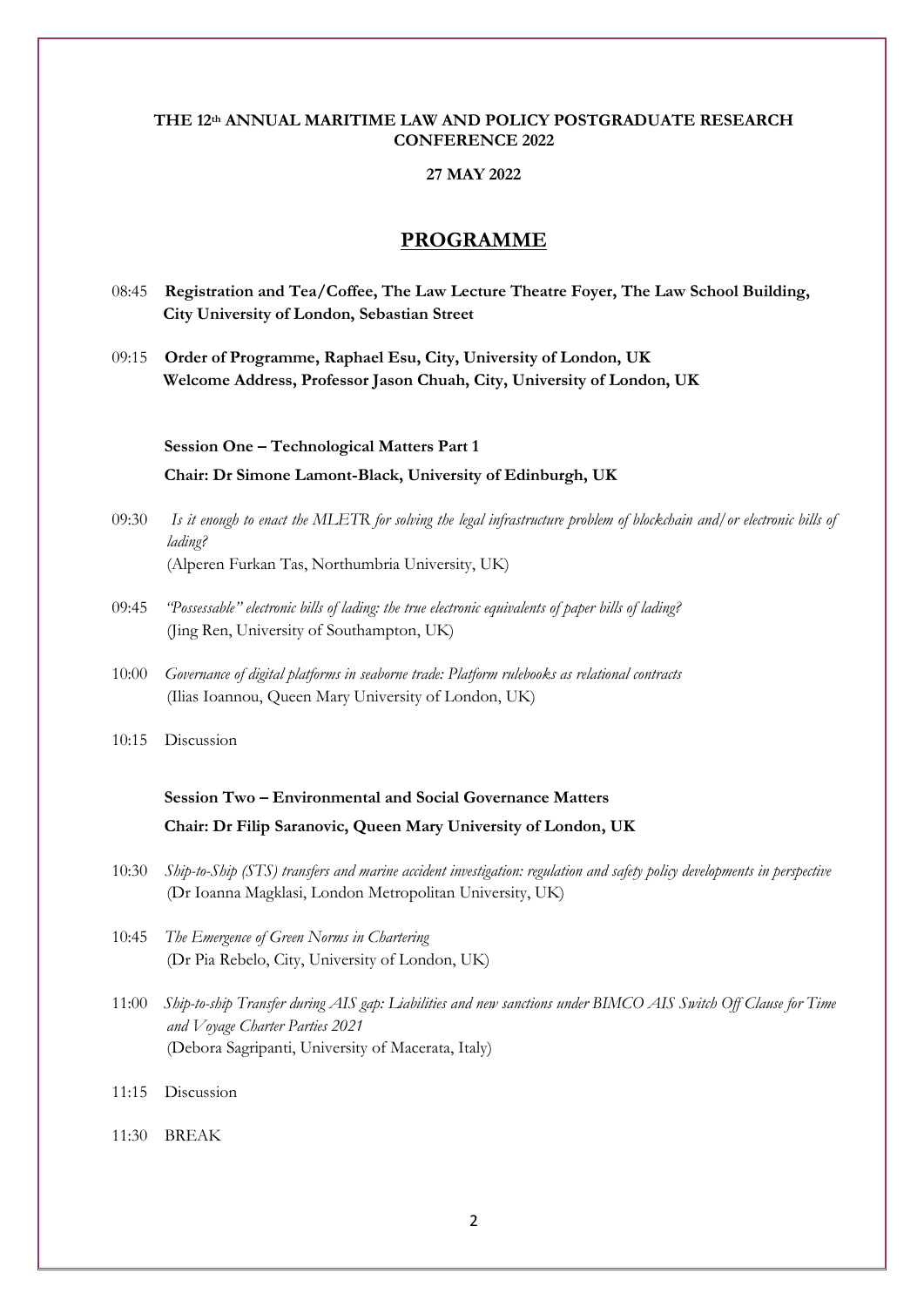#### **Session Three – Administrative and Procedural Matters Chair: Dr Jonatan Echebarria-Fernández, BI Norwegian Business School, Norway**

- 11:45 *Cargo Handling in Spanish Ports –Freedom of Establishment vs Protection of Workers* (Associate Professor Dr Achim Puetz, Jaume I-University, Castellon, Spain)
- 12:00 *Marine Insurance and Conflicts between Jurisdiction and Arbitration: The Prestige Case* (Albano Gilabert Gascón, Jaume I-University, Castellon, Spain)
- 12:15 *English anti-suit injunctions and the reaction of Chinese courts — from the perspective of carriage of goods by sea contracts* (Dr Daoning Zhang, University of Roehampton, UK)
- 12:30 Discussion
- 12:45 LUNCH

### **Session Four – Wider Principle Matters Chair: Professor Achim Puetz, Jaume I-University, Castellon, Spain**

- 13:45 *A Rule Adumbrated: Bailment on terms and the rule of law* (Dr David Gibbs-Kneller, University of East Anglia)
- 14:00 *The Use of 'Principles' in Civil Law Systems as a Faster Path for International Uniformization of Maritime Law* (Werner Braun Rizk, The Brazilian Maritime Law Association, Brazil)
- 14:15 *The Alexandra 1 and Ever Smart; UK Supreme Court's recent judgment paves the way for a clearer interpretation of collision rules* (Marios-Michail Chatzigiannis, EU Qualified Lawyer, Greece)
- 14:30 Discussion

## **Session five – Maritime Property Matters Chair: Mr Jeffrey Thomson, The City Law School**

- 14:45 *Bills of Lading for Bank's Security in International Trade Finance: Transforming from Paper to Digital Eras* (Dr Jenny Zhang, University of Southampton, UK)
- 15:00 *Practical challenges of a vessel's forced sale and solutions under the UNCITRAL Draft instrument on the judicial sale of ships* (Dr Juan Pablo Rodríguez and Mr Nicolás Nägele)
- 15:15 *Right of Maritime Carrier to Exercise a Lien on Cargo to Secure the Right of Freight* (Dr Derar Al-Daboubi, Al-Ahliyya Amman University)
- 15:30 Discussion
- 15:45 BREAK